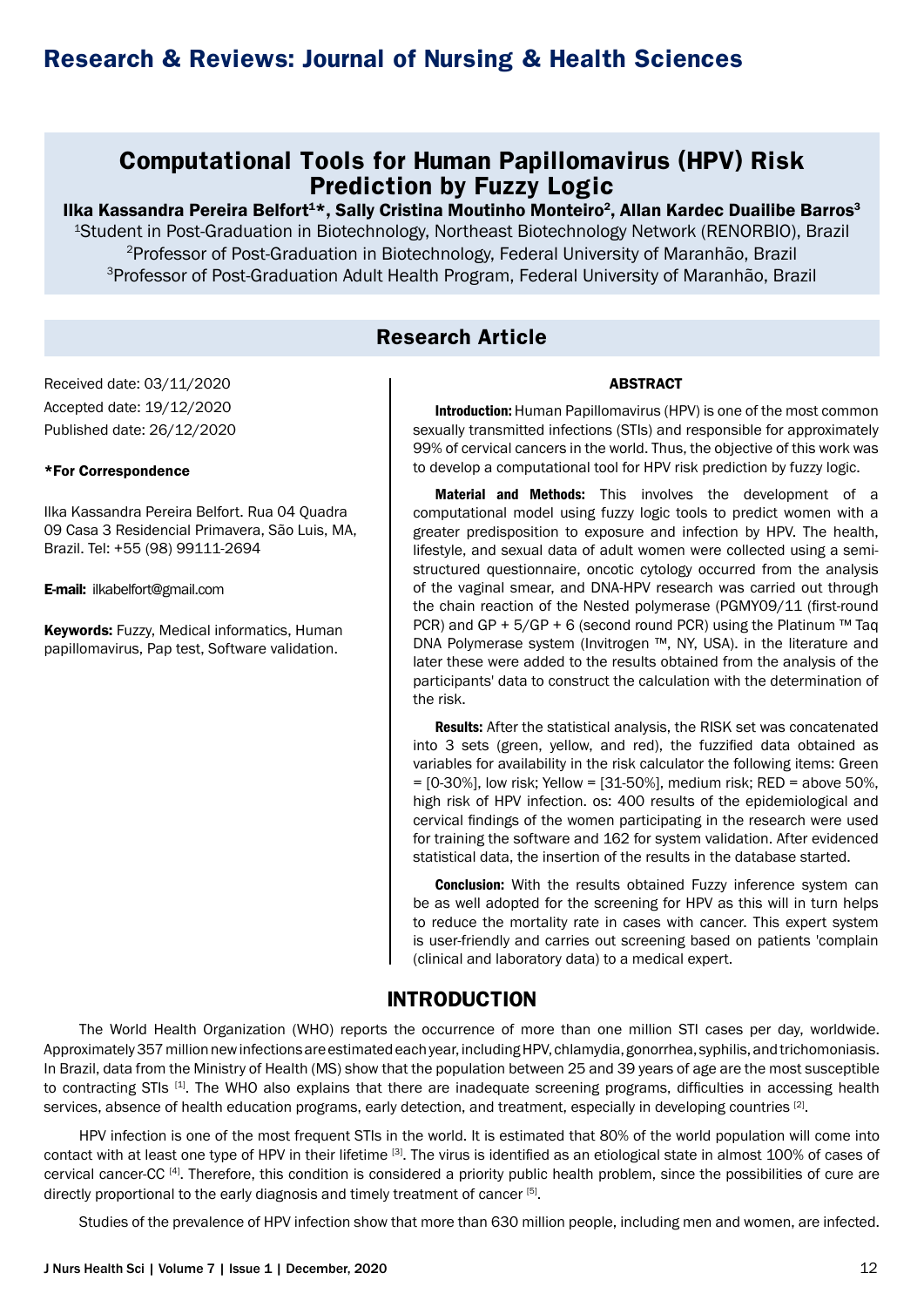For Brazil, it is estimated that there are 9 to 10 million infected with this virus and that, every year, 700 thousand new cases occur [3]. Regarding the estimates of new cases of cervical cancer, the Cancer Institute estimated 16,590 in 2019 [6]. In this perspective, aiming at increasing the positive impacts in the analysis of the epidemiological situation of cervical cancer, there are necessary actions to increase the coverage of the cervical-vaginal lesions screening test, the improvement in the identification system of these lesions and cervical cancer and investment in health education to modify the population's exposure to risk factors for infection, as well as the dissemination of relevant information on this topic.

Primary health care is the main form of access for the population to strategic actions for the promotion, prevention, control, diagnosis, and treatment of STIs based on the availability of collective activities, distribution of male and female condoms, availability of the vaccine, and health guidelines, in addition to conducting the preventive cervical exam collection, thus initiating changes in the prevention, treatment and cure paradigms.

Thus, the performance of the primary level of health care can contribute to the improvement of indicators in the prevention and early diagnosis, and still use interventions in their risk factors, such as encouraging safe sex, reducing tobacco through the smoking program, and conducting the exam on time. It is worth mentioning the importance of having a preventive cervical exam regularly.

However, although the test is available throughout the public network, there are still taboos that revolve around the collection and the importance of prevention by women. On the other hand, health professionals still miss the opportunity to collect and inform at different times, especially for women who enter the health unit for other services. Therefore, there is a need to insert innovative methods in the active search and screening of these women faster.

Therefore, one of the possible improvements for this early search comes from technological developments. Regarding this evolution, bioinformatics appears as an instrument to aid screening, prediction, and early diagnosis of diseases, since it can be defined as research, development, and application of computational tools for the use of health data, including those to acquire, store, organize, archive, analyze this data  $[7]$ . Thus began the insertion of software, apps, games, among others, as learning methods for disease prediction, in addition to other functions. These methods emerged, mainly, to alert people to preventable diseases. And they are being successfully implanted/implemented in medicine [8].

Namely, the fuzzy approach has been used as an alternative for several areas, including Medicine. Its main advantage is the ease of dealing with linguistic terms and inaccurate and uncertain information, in addition to the low computational cost. Therefore, the use of these models in primary health care will be essential, inexpensive, and easy to handle by health professionals in the search for women quickly, especially those who are not looking for the exam, for possible diagnosis and brief referral for treatment. precursor lesions of cancer, if necessary, thus preventing disease progression and improving treatment efficiency.

Finally, the objective of the article was to create a computational tool using fuzzy logic to serve in the expansion of women's search strategies at an opportune time to perform the cervical preventive, thus contributing to the improvement of early diagnosis indicators that will reflect directly in the reduction of cervical cancer morbidity/mortality as a result of HPV.

### **MATERIALS AND METHODS**

It is the development of software using fuzzy logic tools to screen women with a greater predisposition to risk exposure to HPV.

For the development of the computational model, data on human papillomavirus and its risk factors of women (≥18 years old) who sought the Primary Health Care Services of the Unified Health System of São Luis/MA were used, comparing them and validating them with the information on risk factors for HPV available in the scientific literature.

The study was approved by the Federal University of Maranhão Ethics Committee (number 2,383,604). All participants provided written informed consent.

#### Dataset collection and grouping of data sets

Participants included 562 women, aged 18-70 years, with active sexual life and users of Primary Care of the Unified Health System (SUS) of São Luís/MA. Exclusion criteria included menstruation on the day of the consult, hysterectomy, pregnancy, or at less than 45 days postpartum. All individuals answered a semi-structured questionnaire based on validated instruments that assessed sociodemographic characteristics, age, sexual behaviours, parity, smoking status, methods of contraception, and history of STIs.

Cervical epithelial tissue specimens were collected and tested. The presence of DNA/HPV was detected using nested polymerase chain reaction (Nested PCR) with the primer sets PGMY09/11 (first-round PCR) and GP+5/GP+6 (second round PCR) using the Platinum ™ Taq DNA Polymerase system (Invitrogen™, NY, USA).

According to the results, women who were infected with HPV were classified as DNA/HPV positive, and women no infected with HPV were classified as DNA/HPV negative. According to data in the literature, 6 (six) cofactors were selected as potential predictors and important for the development of the software, among them: Age, education, smoking, sexual behaviour, number of pregnancies, and use of oral contraceptives (OCA) [9].

#### J Nurs Health Sci | Volume 7 | Issue 1 | December, 2020 13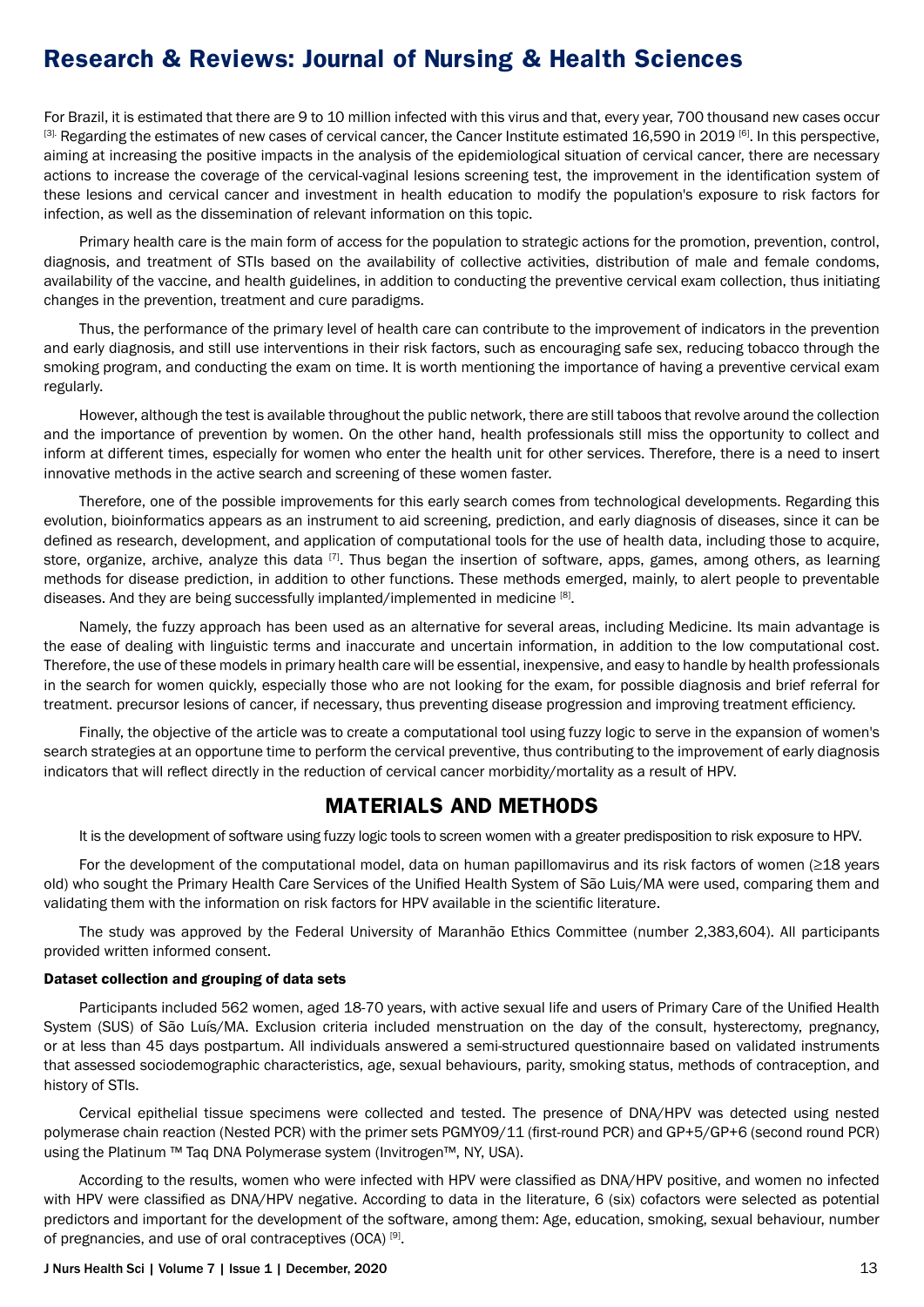#### Input variables

The input variables are the risk elements or factors which put a lady at a higher risk of getting HPV. The inputs are age, education, smoking, sexual behaviour, number of pregnancies, use of oral contraceptives. These factors were chosen as parameters for the starting point for evaluating the data collected and analysed in the exams collected from the women participating in the research. The analysis of epidemiological data was performed using the Statistical Package for the Social Sciences-SPSS version 22.

The whole data was divided into 400 data samples for training and 162 data samples for testing. The checking or validation set is used to check how generalized the trained set can be while the testing set is to evaluate how efficient the ANFIS can be in predicting HPV.

#### Fuzzy logic approach

The construction of the software followed supervised learning, where the algorithms learn from training data sets to predict results, where the output results are provided in the training process.

The development of the algorithm occurred in two phases:

- a) The first was the PHP language and MySQL database for insertion of the collected data, separation, and standardization of the information. This stage aimed to search and compare faster through computer systems.
- b) The second phase was the organization of the fuzzy sets to assemble the fuzzy logic in the system. In this work, the Trapeizodal membership function was used, where the algorithm performs the processing considering the limits of the interval in which the variable has full membership.

Following the construction of the models, it was necessary to divide the input data into degrees of risk, as well as the output set, which represented the final cloudy set. After defining the input and output sets, the base data was inserted in the software called HPV Risk Calculator. With the formation of fuzzified sets, the software base was built from the data sets, which was worked with the trapezoidal pertinence function in all variables. In the software development process, it is emphasized that it was created in such a way that a diffuse inference system is used that consists of a set of rules IF (antecedent) THEN (consequent), specifying a relationship between the diffuse sets of input and exit. Thus, a total of 38 rules for fuzzification were used to assemble the Mamdani Inference Method [10].

For the RISK output variable, the following percentages for evaluation are described: Very low-0 to 10%; Low-from 5 to 30%; Medium-from 20 to 50%; High-from 40% to 80%; Very high-from 70 to 100%.

Based on the indicators above, the software referred to the data reported in the interviews and exams of each research subject. After collecting the data, the calculation was performed to determine the risk, and then the analysis of these results, the RISK set was concatenated into 3 sets. Subsequently, the fuzzification of the data obtained the following items as variables for making the risk calculator available:

- Green =  $[0-30\%]$ , low risk;
- Yellow = [31-50%], medium risk;
- Red = over 50%, high risk.

## **RESULTS AND DISCUSSION**

The calculator was built in two main phases: a collection of epidemiological data and biological samples from adult, sexually active women, users of SUS, and the development of predictive software to calculate the risk of infection with HPV.

It showed that the main risk factors for HPV in the studied population were smoking, age, education, sexual behavior, and use of oral contraceptives. These risk factors are consistent with the scientific literature that highlights the importance of guiding the modern lifestyle experienced by women, who, in general, acquire life habits that often constitute risks for certain diseases, which they do not even suspect subject.

These risk factors were used as input data for the software and consequently the construction of the calculator. First, software validation and training took place. Of all the women who were willing to participate in the epidemiological phase of the research, data from 400 participants were used to train the software and information from 162 to validate the system.

Therefore, the division into indicators (inbox named "indicator") was carried out, which were previously selected in the methodology phase (risk factors chosen from the literature compared to the risk factors observed in the epidemiological data collected). Then these "hypothetical" risk factors were tested with "real" information from the study participants. Then (inbox named "user") the relationship was made according to the selected indicator that served to prove whether or not the person had the positive variable or not, finally, the crossings of the selected indicator/variable and the positive result were performed or not. This determined whether the person was a candidate for exposure to the virus (inbox named "user-indicator").

#### J Nurs Health Sci | Volume 7 | Issue 1 | December, 2020 14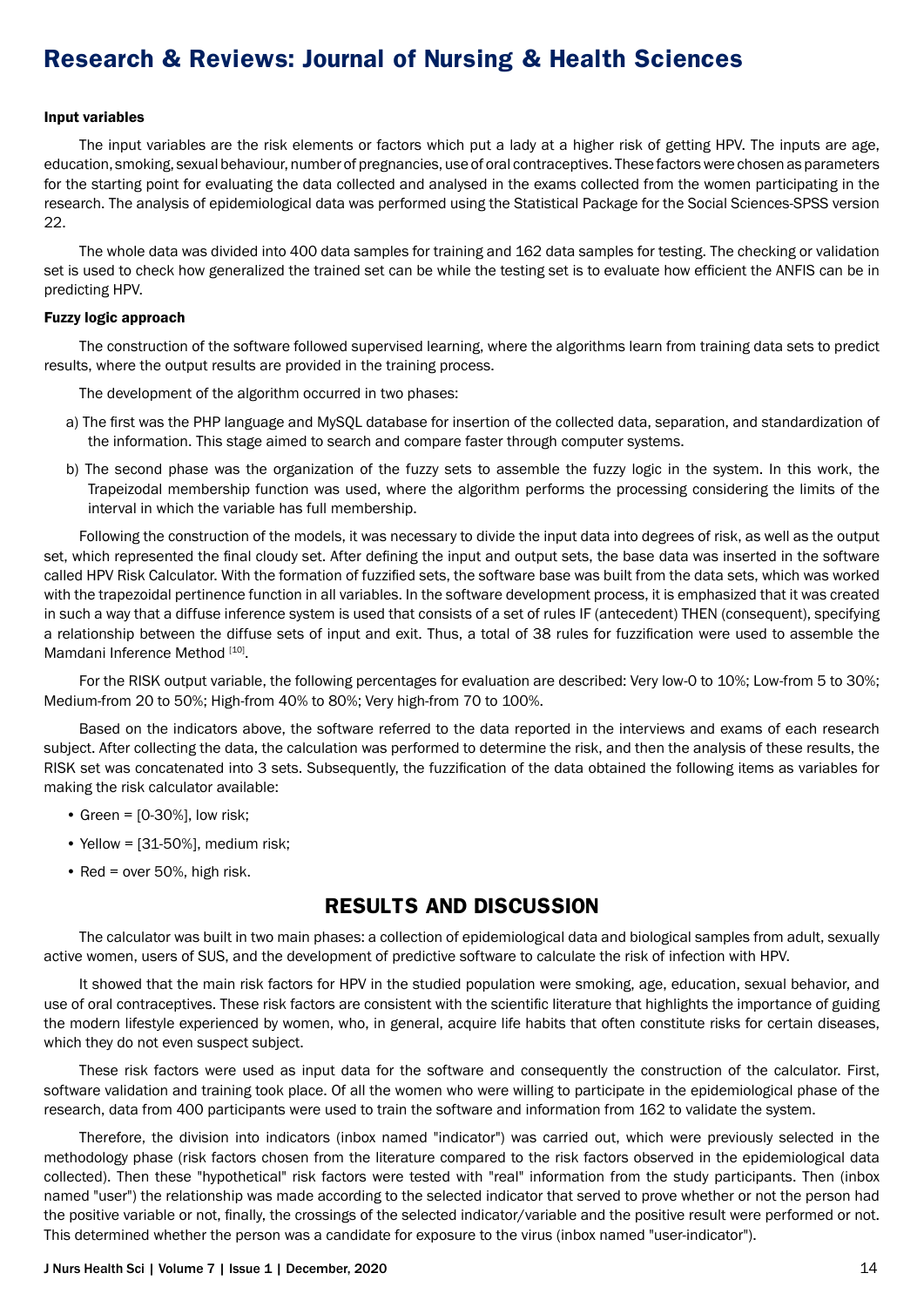Figure 1 shows this insertion model obtained from the results at the time of the learning steps (training) and after this, the moment of the assessment (validation) of the constructed model.



id - Código único de cada entrevistada; nome - Representa as iniciais de cada entrevistada: status\_hpv - determina se o exame realizado, apresentou positivo ou negativo para HPV, representado como FALSE ou TRUE.



The software was hosted on Firebase (https://firebase.google.com/?hl=pt-br). The calculator's address was created by the author. Firebase is a Baas (Backend as a Service) for Google's Web and Mobile applications. Its launch and use started in 2004 and today it is considered a tool of the best option for some specific projects, due to the number of services offered, in addition to the ease of implementation (https://support.google.com/admob/answer/ 6360054? HI = en-BR, 2019). The calculator was registered with the National Institute of Industrial Property (INPI) under the number BR512019000887-1.

After configuring the software, training, and validation, data were entered into the calculator, with an accuracy of 82% in the results.

When analyzing the model described here to the models, using fuzzy logic in the health area, available in the literature, it was possible to make some considerations. In the computational screening model to estimate the length of hospital stay, accuracy was also used to evaluate the data, however, it was not stated what percentage was reached by that, which reverberated in the inference about the lack of studies in this area using modeling. fuzzy, compromising the performance of comparisons for a more precise conclusion, nevertheless, there are articles in the national literature with the fuzzy application [11].

Evaluated in eighteen cases of oral squamous cell carcinoma (OSCC) the relationship between some cell cycle markers and HPV infection, conditionally to age, gender and certain habits of patients, and to assess the ability of fuzzy neurais networks (FNNs) in building up an adequate predictive model based on logic inference rules  $[12]$ . The study, although limited by small sample size.

We can also mention the model that other authors worked on fuzzy logic, the same aimed to evaluate the use of an intelligent computer system, using fuzzy logic as a method of reading by the specialist in predicting the risk of developing pre-neoplastic lesions. To build this software, the authors used 82 hypothetical cases (designed by a doctor) that encompassed different aspects of the daily practice of a woman's health specialist, including cases in which the specialist himself could face doubts in the assessment of the condition patient's clinic. The study had concluded that the fuzzy logic is an adequate reader of the specialist's thought that, if validated, can be used in the public health network, to carry out an organized schedule and consequent increase in the number of patients. However, it is emphasized that this software was built from hypothetical data, based on the experience of the specialist doctor, which emphasizes the importance of the work developed for the creation of the HPV risk calculator from real data collected from women with life active sexual [13].

#### HPV risk calculator

The software received the name of HPV Risk Calculator. The calculator in its first version has 3 data entry screens. Its handling lasts approximately 1 minute for the result (Figure 2).

This tool was designed to be initially used by health professionals in the Family Health Strategy (FHS) to assist in the active and early search of women who do not seek the Health Unit to collect cervical preventive. In this sense, to contribute to decreasing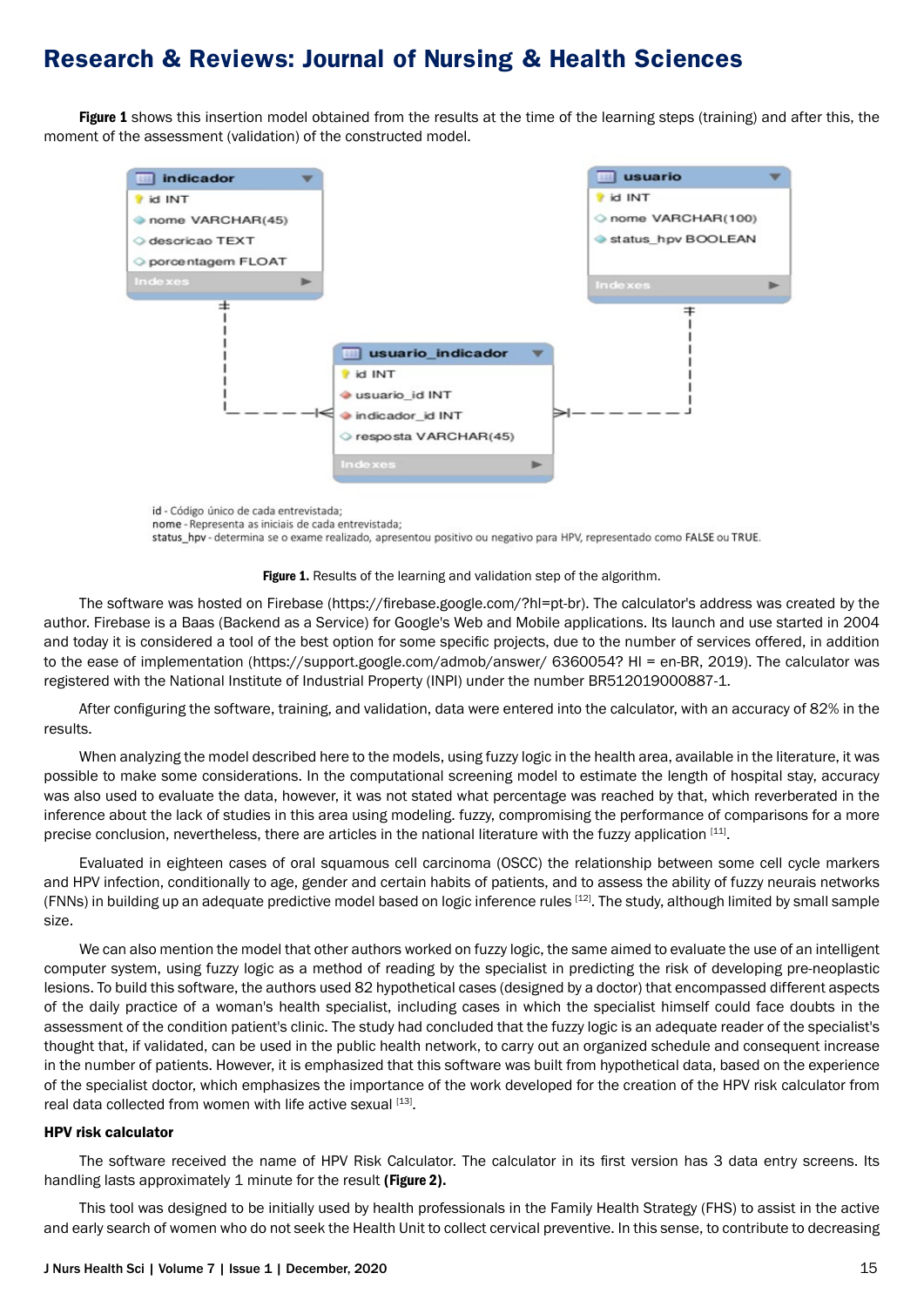the incidence of cervical cancer as cytological changes are discovered early, identifying this woman can be done to plan sequential preventive exams without the woman "missing" the procedure offered.

The software received the name of HPV Risk Calculator. The calculator in its first version has 3 data entry screens. Its handling lasts approximately 1 minute for the result (Figure 2).

Therefore, secondary screening or prevention will be represented by attracting women to perform the exam, through the opportunity to collect material for the exam, when performed assertively, it reduces the costs of surgeries and treatments for the state as well as an improvement the quality of life for women, family, and community.

|                                                                 | a ladora-hpv.firebaseapp.com<br>囲<br>$\triangle$                                       | Δ<br>回<br>i ladora-hpv.firebaseapp.com                             |  |
|-----------------------------------------------------------------|----------------------------------------------------------------------------------------|--------------------------------------------------------------------|--|
| CALCULADORA HPV                                                 | CALCULADORA HPV                                                                        | CALCULADORA HPV                                                    |  |
| RISCO HPV<br>A CALCULADORA DE RISCO HPV FOI                     | Sua Idade?<br>Informe a idade                                                          | Número de parceiros sexuais totais?                                |  |
| DESENVOLVIDA PARA SERVIR COMO APOIO<br>A DECISÃO.<br>ACCSSCAQUE | Sua Escolaridade? (Em anos estudados)<br>Informe a escolaridade                        | Informe a quantidade<br>Possui parceiro fixo? (Tempo de duração em |  |
|                                                                 | É furnante/ex-furnante? (Quantidade por dia)<br>Informe quantidade de cigarros por dia | meses)<br>Informe os meses                                         |  |
|                                                                 | Faz uso de bebida alcoólica? (Frequência por mês)<br>Informe a frequência              | Idade da 1º gestação?<br>Informe a idade da 1ª gestação            |  |
|                                                                 | Idade 1ª relação sexual?<br>Informe a idade do 1º coito                                | <b>ANTERIOR</b>                                                    |  |
|                                                                 | <b>ANTERIOR</b>                                                                        | PROXIMA                                                            |  |
|                                                                 | PRÓXIMA                                                                                |                                                                    |  |

Figure 2. Own authorship.

The calculator is easy to use, very intuitive, and does not need manuals for access and/or a thorough evaluation of results. Due to responsive web design, it can be accessed from computers, tablets, and Smartphones. The user accesses the calculator through the link: https://calculadora-hpv.firebaseapp.com/, on the main screen of the system, there are the initial credits and there is only one button to initialize the questionnaire and a link to return to the main page, this screen gives the appropriate permissions to start the questionnaire. For the user, just click on "ACCESS HERE" and he will be redirected to the link https:// calculadora-hpv.firebaseapp.com/calc in which he can insert the data.

### **CONCLUSION**

With the results obtained Fuzzy inference system can be as well adopted for the screening for HPV as this will in turn helps to reduce the mortality rate in cases with cancer. This expert system is user-friendly and carries out screening based on patients 'complain (clinical and laboratory data) to the medical expert. This study presented a tool, of low financial cost, that can sort, in a satisfactory way, the duration of the average time of one minute, assuming a significant and important role so that health professionals can be prepared for a more fast and effective. It is software, so far, unique in the world for use in primary care, which is considered the place of entry of users in the Brazilian health system.

With the search for parameters for the development of the calculator, it was also observed that the demand for cervical prevention is low about the high power that the exam has for secondary prevention of cervical cancer. Finally, we consider the need to increase the number of collections for an accuracy range of 95% for optimal calculator validation.

### **REFERENCES**

- 1. Ministry of Health. Sexually transmitted infections (STIs): what they are, what they are and how to prevent them. Ministry Cheers. 2019.
- 2. World Health Organization. Comprehensive control of cervical câncer: Essential practice guides. WHO. 2014.
- 3. Fedrizzi EN. Epidemiology of genital infection by HPV. Rev Bras Pat Trato Gen Inf. 2011;1:3-8.